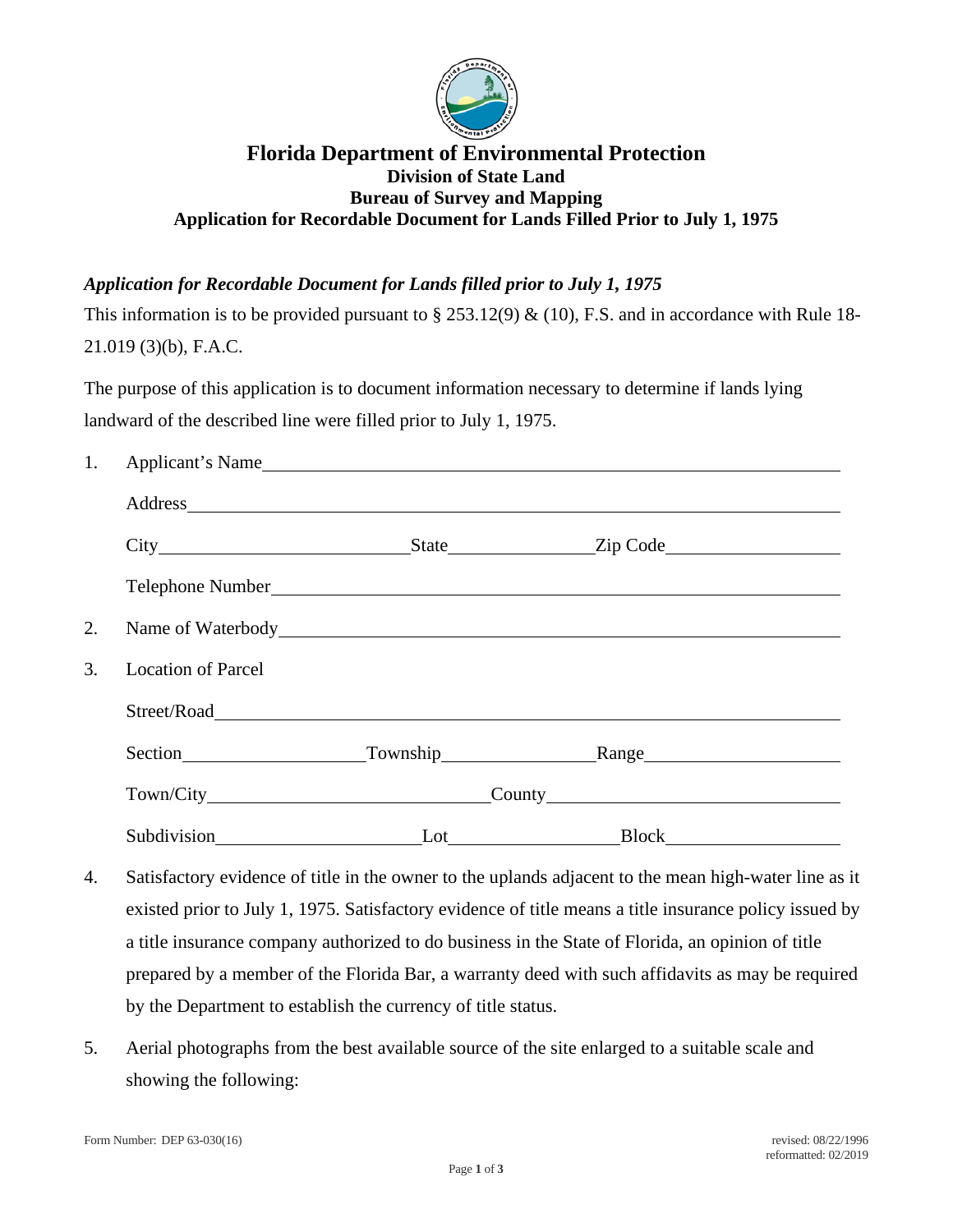

## **Florida Department of Environmental Protection Division of State Land Bureau of Survey and Mapping Application for Recordable Document for Lands Filled Prior to July 1, 1975**

- a. The condition of the site prior to July 1, 1975;
- b. The condition of the site after July 1, 1975;
- c. The current condition of site.

A list of sources for aerial photography can be obtained from the address below.

- 6. If aerial photographs do not conclusively prove that fill was placed prior to July 1, 1975, then the following additional information shall be required:
	- a. Two affidavits by disinterested parties evidencing the date, as accurately as possible from personal knowledge, when the filling of the parcel was completed;
	- b. Any other historic materials, such as surveys, permits, etc., evidencing the date and extent of fill.
- 7. Two prints of a Specific Purpose Survey prepared, signed, and sealed by a Florida Registered Professional Surveyor, certified to the Board of the Trustees of the Internal Improvement Trust Fund, and clearly showing the following:
	- a. The location of the waterward boundary line as it existed as of July 1, 1975;
	- b. If applicable, show limits of submerged land conveyances from the Board of Trustees of the Internal Trust Fund of the State of Florida;
	- c. A legal description of the line tied to and referencing calls in the legal description of the riparian upland parcel. If the July 1, 1975 waterward boundary line is irregular in shape, a meandering of the shoreline is preferred. For island, the meandering would close back to the point of beginning;
	- d. A tie to a section corner, quarter section corner, or corner of record;
	- e. A note stating the methodology used to locate the waterward boundary line as it existed as of July 1, 1975.
- 8. Applicant's affidavit that lands were filled prior to July 1, 1975, and not filled by the applicant; that lands are not subject of litigation pending on January 1, 1993, and that title to this land has NOT been judicially determined to be in the State;
- 9. A non-refundable processing fee of \$500.00 shall accompany each application. Fees shall be made payable to the Department of Environmental Protection.